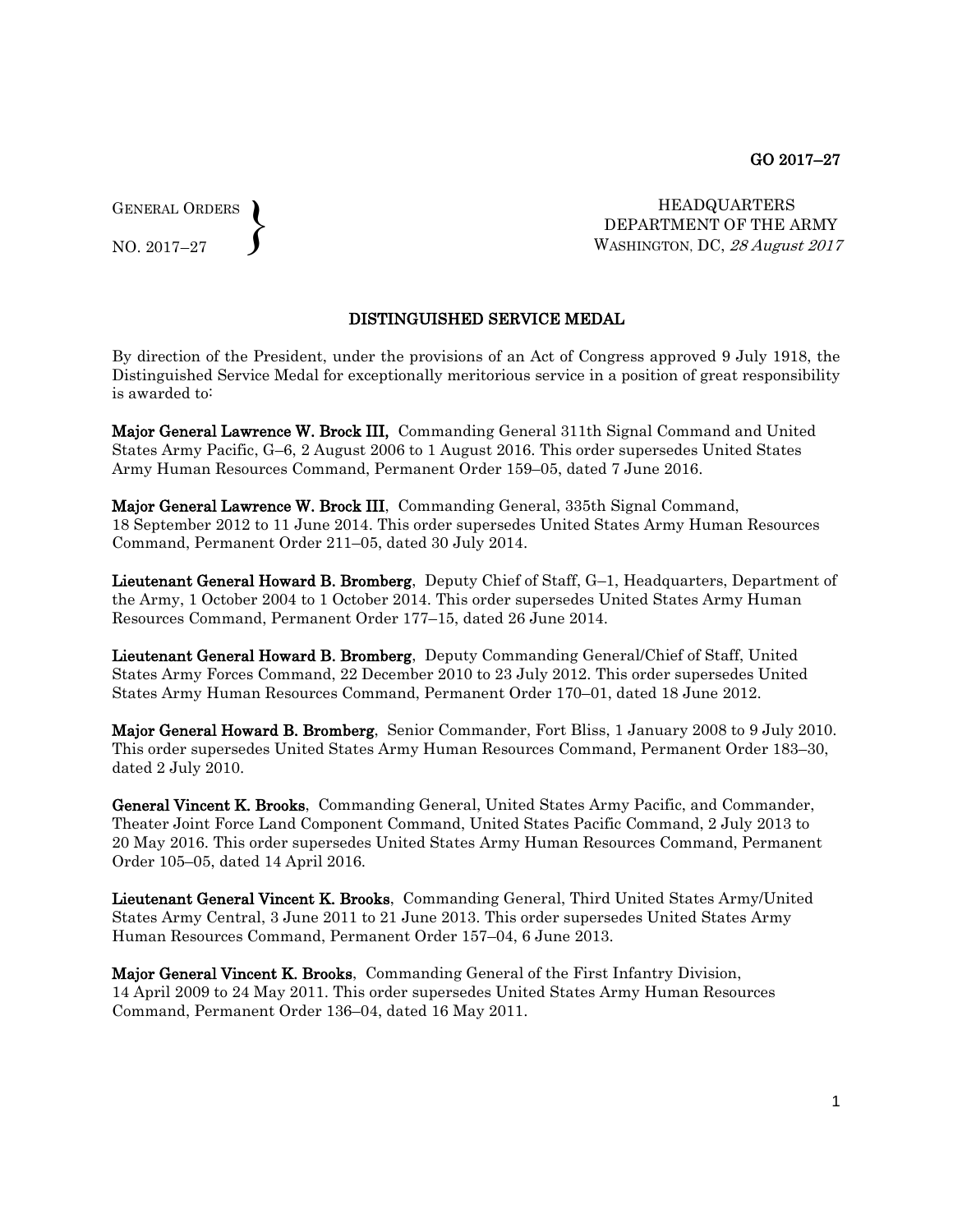## GO 2017–27

Lieutenant General Robert B. Brown, Commanding General, United States Army Combined Arms Center and Fort Leavenworth; Deputy Commanding General for Combined Arms, United States Army Training and Doctrine Command; Commandant, United States Army Command and General Staff College; and Vice Chancellor for Education and Leader Development of the Army University, 13 February 2014 to 23 April 2016. This order supersedes United States Army Human Resources Command, Permanent Order 109–14, dated 18 April 2016.

Lieutenant General Robert B. Brown, Commanding General of I Corps, 3 July 2012 to 6 February 2014. This order supersedes United States Army Human Resources Command, Permanent Order 014–02, dated 14 January 2014.

Major General Robert B. Brown, Commanding General, United States Army Maneuver Center of Excellence, 4 November 2011 to 20 June 2012. This order supersedes United States Army Human Resources Command, Permanent Order 118–10, dated 27 April 2012.

Major General Robert B. Brown, Chief of Staff, United States Army Europe, 4 February 2010 to 31 October 2010. This order supersedes United States Army Human Resources Command, Permanent Order 278–01, dated 7 October 2010.

Major General Robert M. Brown, Special Assistant to the Director of the Army Staff, Office of the Chief of Staff, United States Army, 1 October 2003 to 30 September 2013. This order supersedes United States Army Human Resources Command, Permanent Order 255–03, dated 12 September 2013.

Major General Robert M. Brown, Deputy for Acquisition and Systems Management, Assistant Secretary of the Army, 24 November 2008 to 15 February 2012. This order supersedes United States Army Human Resources Command, Permanent Order 031–11, dated 31 January 2012.

Major General Jeffrey S. Buchanan, Commanding General, United States Army Military District of Washington and the Joint Force Headquarters–National Capital Region, 24 June 2013 to 9 June 2015. This order supersedes United States Army Human Resources Command, Permanent Order 124–11, dated 4 May 2015.

Major General Jeffrey S. Buchanan, Deputy Commanding General I Corps and Joint Base Lewis– McChord, 30 April 2012 to 15 June 2013. This order supersedes United States Army Human Resources Command, Permanent Order 164–04, dated 13 June 2013.

Major General Rita M. Broadway, Deputy Commanding General, United States Army Reserve, Headquarters, United States Army Training and Doctrine Command, 27 July 2008 to 20 June 2011. This order supersedes United States Army Human Resources Command, Permanent Order 140–10, dated 20 May 2011.

Major General James K. Brown, Assistant Division Commander and then Commander, 36th Infantry Division, 31 October 2011 to 1 June 2014. This order supersedes United States Army Human Resources Command, Permanent Order 079–06, dated 20 March 2015.

Major General William M. Buckler, Jr., Commanding General, 412th Theater Engineer Command, 1 July 2004 to 30 June 2014. This order supersedes United States Army Human Resources Command, Permanent Order 035–05, dated 4 February 2015.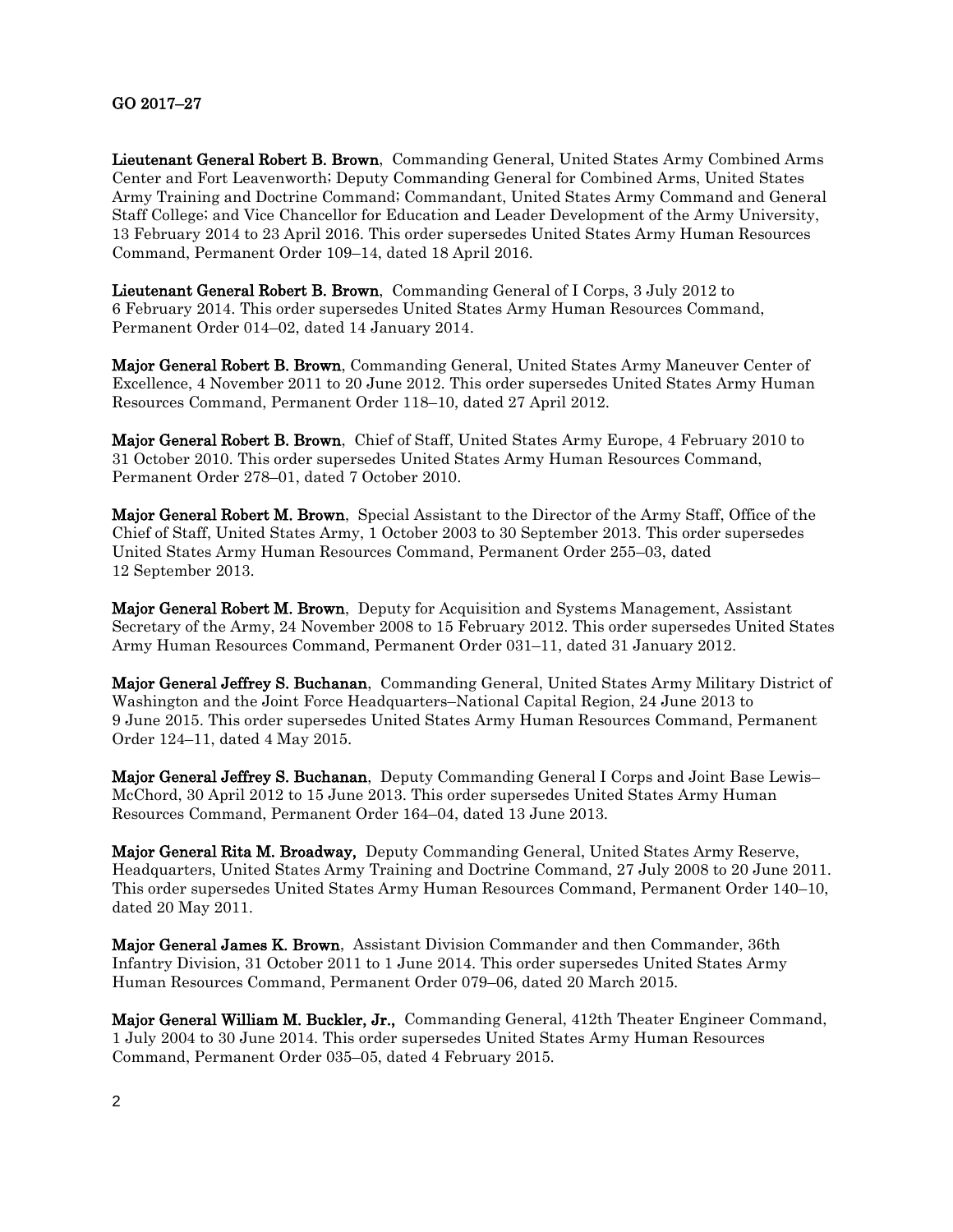Major General Craig A. Bugno, Commanding General, 807th Medical Command, 23 May 2005 to 22 May 2015. This order supersedes United States Army Human Resources Command, Permanent Order 124–12, dated 4 May 2015.

Major General Harold G. Bunch, Assistant Deputy Commanding General for Reserve Affairs, United States Army Materiel Command, Redstone Arsenal, Alabama, 3 May 2002 to 3 May 2012. This order supersedes United States Army Human Resources Command, Permanent Order 062–04, dated 2 March 2012.

Major General Melvin L. Burch, Assistant Adjutant General Installations and Homeland Defense and Deputy Commander, West Virginia National Guard, 31 October 2002 to 31 October 2012. This order supersedes United States Army Human Resources Command, Permanent Order 296–03, dated 22 October 2012.

Major General David P. Burford, Command of the 20th Special Forces Group; Deputy Commanding General, Army Special Forces Command; Acting Commanding General, Army Special Forces; Assistant to the Director for Mobilization and Reserve Affairs, United States Special Operations Command, 14 January 2001 to 14 January 2011. This order supersedes United States Army Human Resources Command, Permanent Order 095–12, dated 5 April 2011.

Brigadier General David R. Brown, Commander of the 31st CBRN Brigade, 31 August 2003 to 31 August 2013. This order supersedes United States Army Human Resources Command, Permanent Order 014–04, dated 14 January 2014.

Brigadier General Leanne P. Burch, Commander, United States Army Reserve Legal Command, Gaithersburg, Maryland, 14 May 2006 to 13 May 2016. This order supersedes United States Army Human Resources Command, Permanent Order 133–07, dated 12 May 2016.

Brigadier General Margaret W. Burcham, Commander for the United States Army Corps of Engineers, 19 September 2011 to 28 May 2014. This order supersedes United States Army Human Resources Command, Permanent Order 148–04, dated 28 May 2014.

Brigadier General John E. Burk, Director, Joint Staff, Arizona Army National Guard, 30 November 2005 to 30 November 2015. This order supersedes United States Army Human Resources Command, Permanent Order 078–07, dated 18 March 2016.

Colonel Carlton A. Buchanan, Chief of Staff for the United States Corps of Cadets, 1 June 2001 to 31 May 2011. This order supersedes United States Army Human Resources Command, Permanent Order 081–28, dated 22 March 2011.

Colonel Laurie G. Buckhout, Chief, Electronic Warfare Division, Office of the Deputy Chief of Staff, G–3/5/7, 1 September 2000 to 31 August 2010. This order supersedes United States Army Human Resources Command, Permanent Order 153–18, dated 2 June 2010.

Colonel Jon K. Buonerba, Special Assistant to the Commanding General, United States Army Materiel Command, 1 December 2005 to 30 November 2015. This order supersedes United States Army Human Resources Command, Permanent Order 117–09, dated 27 April 2015.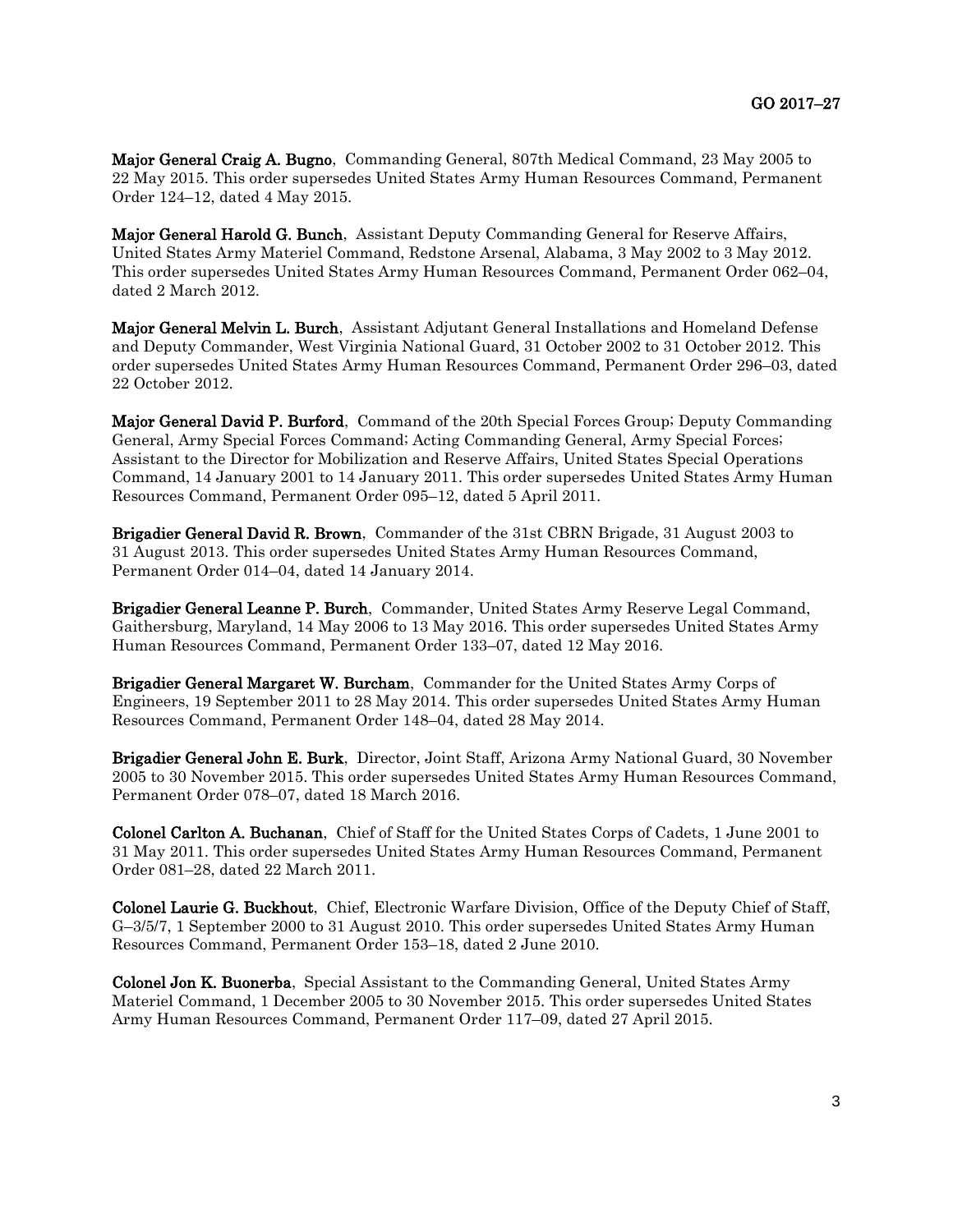## GO 2017–27

Colonel Randy A. Buhidar, Director of Materiel, Force Development Directorate, Office of the Deputy Chief of Staff, G–8, 1 October 2000 to 30 September 2010. This order supersedes United States Army Human Resources Command, Permanent Order 137–10, dated 17 May 2010.

Colonel Steven L. Bullimore, Chief of Staff, I Corp, Joint Base Lewis–McChord, 1 October 2003 to 30 September 2013. This order supersedes United States Army Human Resources Command, Permanent Order 084–14, dated 25 March 2013.

Chief Warrant Officer Five Alexander L. Brown, Logistics Management Officer for the Office of the Deputy Chief of Staff, G–4, Headquarters, Department of the Army G–4, 1 June 2001 to 1 June 2011. This order supersedes United States Army Human Resources Command, Permanent Order 095–09, dated 5 April 2011.

Command Sergeant Major Donna A. Brock, Command Sergeant Major for the U.S. Army Medical Command, Senior Enlisted Advisor to The Surgeon General of the Army, Chief of the Army Medical Department (AMEDD) Enlisted Corps, and AMEDD Regimental Sergeant Major, 31 January 2005 to 31 January 2015. This order supersedes United States Army Human Resources Command, Permanent Order 287–06, dated 14 October 2014.

Command Sergeant Major Patrick Brooks, Command Sergeant Major, 7th Signal Command, 1 April 2006 to 31 March 2016. This order supersedes United States Army Human Resources Command, Permanent Order 132–13, dated 12 May 2015.

Command Sergeant Major James M. Brown, Command Sergeant Major, Joint Forces Headquarters, 23 February 2003 to 23 February 2013. This order supersedes United States Army Human Resources Command, Permanent Order 084–07, dated 25 March 2013.

Command Sergeant Major David M. Bruner, Command Sergeant Major, United States Army Training and Doctrine Command, 1 September 2001 to 31 August 2011. This order supersedes United States Army Human Resources Command, Permanent Order 242–16, dated 30 August 2011.

[AHRC-PDP-A]